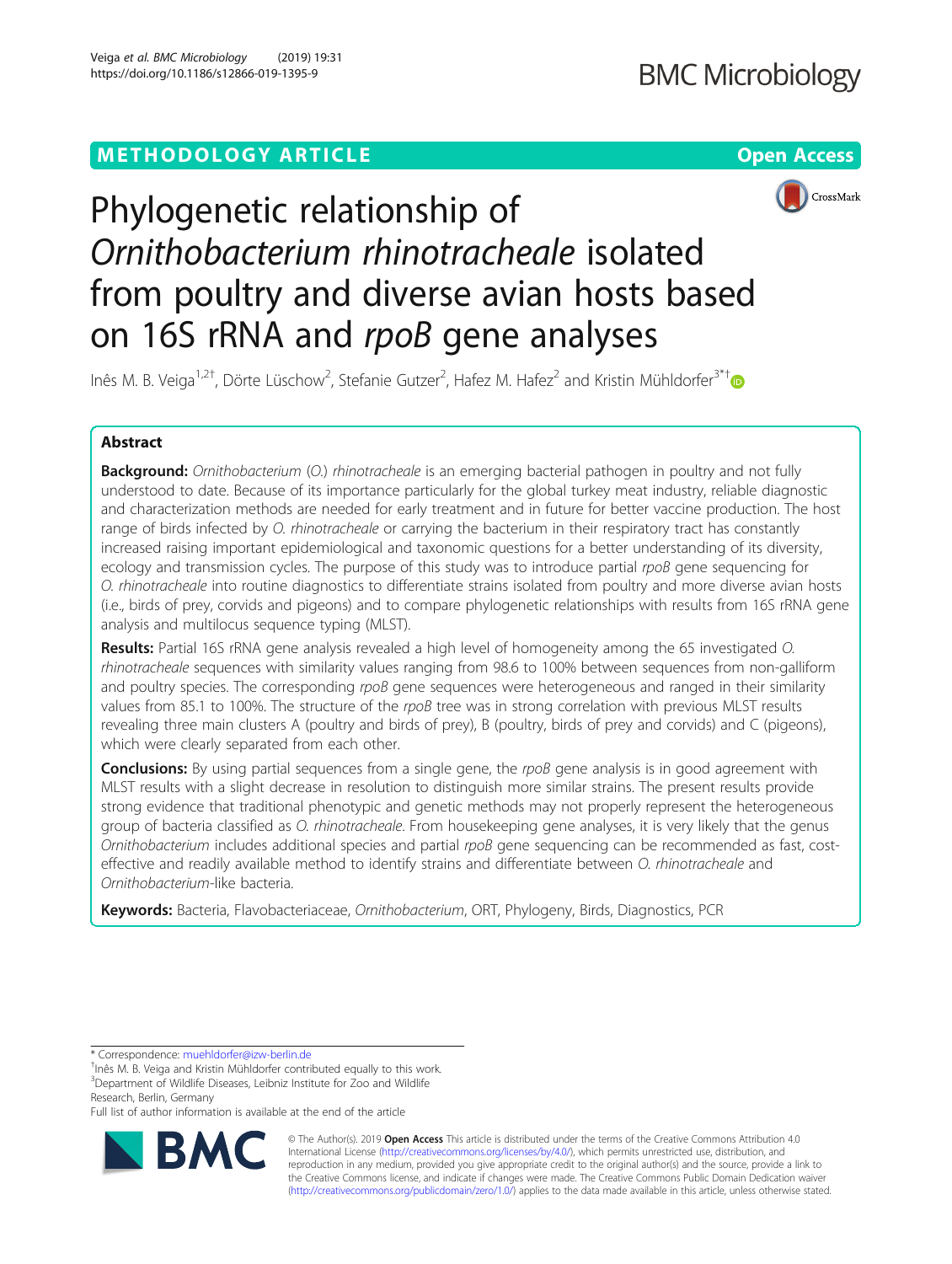# Background

Ornithobacterium (O.) rhinotracheale is a relatively novel, emerging bacterial pathogen in turkeys and chickens that causes high economic losses to the commercial poultry production. It was first recognized and taxonomically classified in the early 1990's [\[1,](#page-6-0) [2\]](#page-6-0) and has been isolated from poultry flocks worldwide [\[3](#page-6-0), [4\]](#page-6-0).

The genus Ornithobacterium belongs to the family of the Flavobacteriaceae [\[5\]](#page-6-0), which - besides others - also includes the genus Riemerella with R. anatipestifer  $[6, 7]$  $[6, 7]$  $[6, 7]$  $[6, 7]$ and the genus Coenonia with C. anatina [\[8](#page-6-0)]. Both bacterial species are also important poultry pathogens mainly of domestic ducks and geese. Besides a new species proposed as Candidatus Ornithobacterium hominis sp. nov. [[9\]](#page-6-0), O. rhinotracheale is the only bacterial species described within the genus Ornithobacterium but not fully understood to date. Because of its veterinary importance particularly for the global turkey meat industry [[10](#page-6-0)] the need for reliable diagnostic and characterization methods is obvious for early treatment. Its cultural characteristics and fastidious requirements (i.e., small colony size, slow growth, enriched media and capnophilic incubation), however, may challenge bacterial isolations and reduce the detection rates [\[11,](#page-6-0) [12](#page-6-0)]. Therefore, molecular detection of O. rhinotracheale DNA from tissues or swabs targeting the 16S rRNA gene with specific primers is frequently used in routine diagnostics, but 16S sequences often lack the resolution to capture heterogeneity among the strains [\[13](#page-6-0)–[15](#page-6-0)].

Over the past few decades, the host range of birds infected by O. rhinotracheale or carrying the bacterium in their respiratory tract has constantly increased [[16](#page-6-0)]. The presence of O. rhinotracheale in apparently healthy, captive and free-ranging non-galliform species raises important epidemiological and taxonomic questions for a better understanding of its diversity, ecology and transmission cycles. Multilocus sequence typing (MLST) recently established by Thieme et al. [\[3,](#page-6-0) [16](#page-6-0)] not only revealed specific phylogenetic relationships in non-galliform birds such as pigeons and birds of prey, but also identified few strains from turkeys and chickens that clearly differed from the main poultry cluster. The aim of the present study was to introduce partial rpoB gene sequencing for O. rhinotracheale into routine diagnostics to differentiate strains isolated from poultry and more diverse avian hosts and to compare the results with those from 16S rRNA gene and MLST analyses. The rpoB gene has been proved very useful and powerful for bacterial identification and phylogenetic studies [\[17](#page-6-0)–[19\]](#page-6-0).

# Methods

# Bacterial strains

Sixty-five strains previously identified as O. rhinotracheale were used for genetic analyses (Table [1\)](#page-2-0), including 51 strains that were already investigated by MLST and represent the 31 sequence types (ST) as described by Thieme et al. [\[3,](#page-6-0) [16\]](#page-6-0), and six additional strains isolated from turkeys in Portugal (present study). Eight strains were identified only genetically from swab samples of different birds of prey and corvid species [\[20](#page-6-0)]. They were included in the rpoB gene analysis to investigate mixed bacterial DNA samples, when O. rhinotracheale cannot be obtained from bacterial cultures because of its fastidious growth requirements and concomitant fast-growing bacteria.

# 16S rRNA and rpoB gene analyses

Amplification of the O. rhinotracheale specific 16S rRNA gene fragment (784 bp) was performed according to Numee et al. [\[14\]](#page-6-0) with primer sequences described by van Empel and Hafez  $[11]$  $[11]$ . The rpoB gene fragment (538 bp) was amplified using 1 μM of primers rpoBFla-f (5'-TCAATTCGTTCTTTGGAAC- 3′) and rpoBFla-r (5'-GCATCATGTTAGATCCCAT-3′) with cycling conditions as follows: 3 min denaturation at 94 °C, followed by 30 cycles at 94 °C for 30 s, 54 °C for 30 s and 72 °C for 45 s, and a final extension step at 72 °C for 5 min. rpoB primers were designed based on published genomic sequences within the family Flavobacteriaceae (including Riemerella strains NCTC  $11014<sup>T</sup>$  and LMG  $11607<sup>T</sup>$ , and O. rhinotracheale strain DSM 15997<sup>T</sup>) as described by Christensen and Bisgaard [[19\]](#page-6-0). 16S rRNA and rpoB PCR products were gel purified (MinElute Gel Extraction Kit, Qiagen, Hilden, Germany) and Sanger sequenced in both directions at LGC Genomics, Berlin, Germany, using PeakTrace™ Basecaller and the PHRED 20 quality score. The identity of bacterial species was confirmed using BLAST search against the GenBank database.

Phylogenetic analyses of partial 16S rRNA (632 bp) and rpoB (538 bp) gene sequences were performed with MEGA6 [[21\]](#page-6-0) by using the Maximum Likelihood method based on the Jukes-Cantor model [\[22](#page-6-0)]. As several O. rhinotracheale strains were identical in their partial 16S rRNA and *rpoB* gene sequences, phylogenetic trees were built for 47 out of 65 strains and Riemerella anatipestifer DSM  $15868<sup>T</sup>$  (accession number NC 017045) was included as outgroup. The O. rhinotracheale type strain DSM  $15997<sup>T</sup>$  (accession number NC\_018016) was included for sequence similarity comparisons (Table [2](#page-3-0)).

## Results and discussion

Within the 16S rRNA gene analysis, the 65 O. rhinotracheale specific partial sequences showed a high level of homogeneity with similarity values ranging from 98.6 and 98.7% (ten strains from pigeons, GV37 and GV38) to 100% (strains from turkey or chicken and GV1) between non-galliform and poultry species. The structure of the phylogenetic tree (Fig. [1\)](#page-4-0), however, was largely comparable to MLST results [\[16](#page-6-0)]. The majority of O. rhinotracheale strains were arranged in one cluster and separated from two subsets of three strains each isolated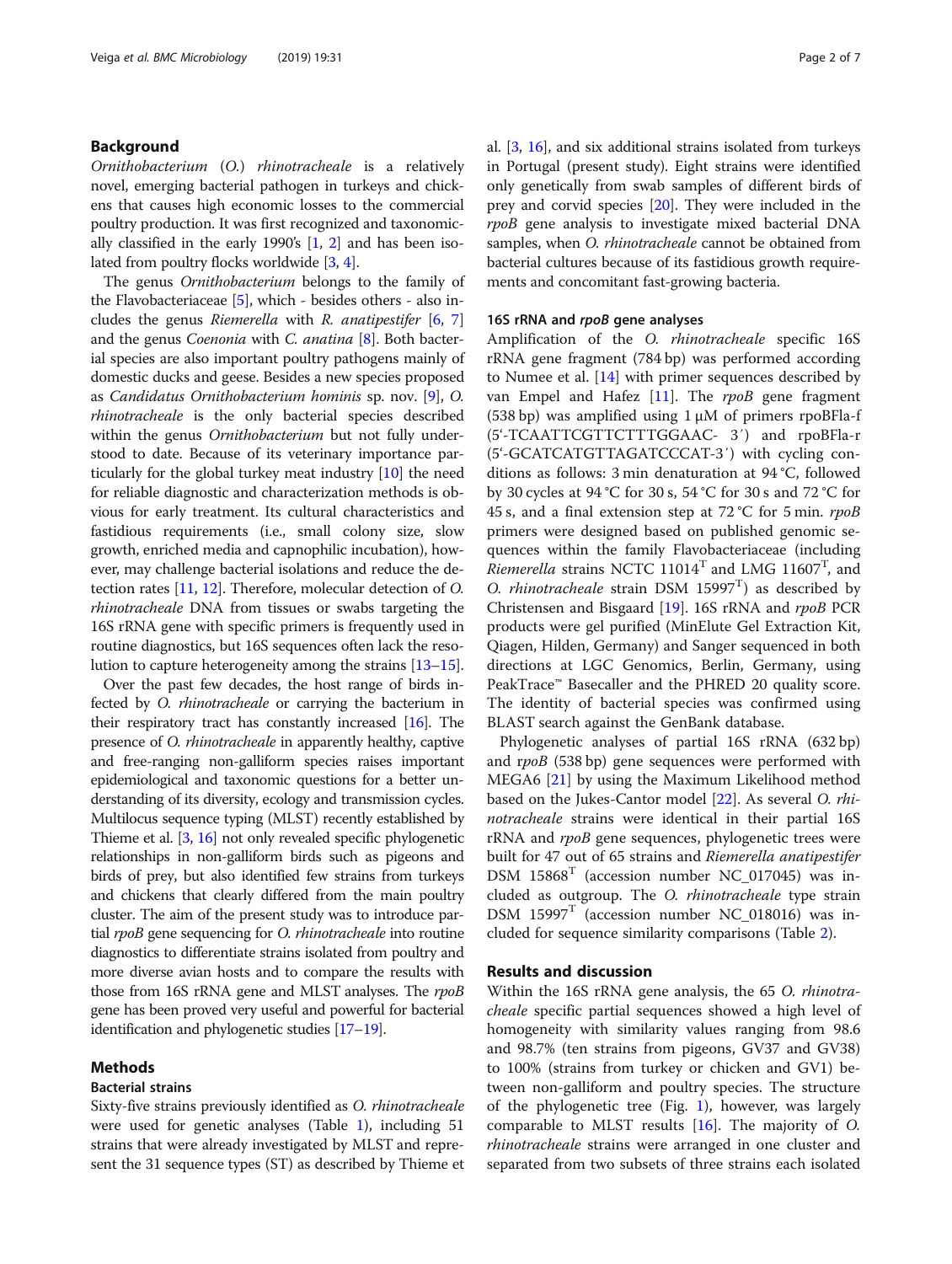<span id="page-2-0"></span>Table 1 Ornithobacterium rhinotracheale strains used for 16S rRNA and rpob gene analyses

| Strain ID                               | Host               | Bird family  | <b>MLST</b>      | Reference                 |
|-----------------------------------------|--------------------|--------------|------------------|---------------------------|
| RefA, RefE, GB 1707/12/2, GB 1707/12/3  | Chicken            | Phasianidae  | ST <sub>1</sub>  | [3], present study        |
| RefB, Refl, RefM, RefP, GB 1312/05/2    | Turkey             | Phasianidae  | ST <sub>1</sub>  | [3], present study        |
| RefC                                    | Chicken            | Phasianidae  | ST <sub>2</sub>  | [3], present study        |
| RefD, RefH                              | Turkey             | Phasianidae  | ST <sub>3</sub>  | [3], present study        |
| RefQ                                    | Chicken            | Phasianidae  | ST <sub>3</sub>  | [3], present study        |
| GK 1112/96                              | Pheasant           | Phasianidae  | ST <sub>3</sub>  | [3], present study        |
| RefF                                    | Turkey             | Phasianidae  | ST <sub>4</sub>  | [3], present study        |
| RefG                                    | Chicken            | Phasianidae  | ST <sub>5</sub>  | [3], present study        |
| RefJ, RefK                              | Chicken            | Phasianidae  | ST <sub>6</sub>  | [3], present study        |
| RefL                                    | Turkey             | Phasianidae  | ST <sub>6</sub>  | [3], present study        |
| RefN                                    | Guinea fowl        | Numididae    | ST7              | [3], present study        |
| RefO                                    | Rook               | Corvidae     | ST <sub>8</sub>  | [3], present study        |
| GB 1312/05/22, GB 371/09/5, GB 804/13/1 | Turkey             | Phasianidae  | ST <sub>9</sub>  | [3], present study        |
| GB 137/10/2                             | Chicken            | Phasianidae  | ST10             | [3], present study        |
| GB 738/10/1, GB 738/10/3                | Turkey             | Phasianidae  | ST11             | [3], present study        |
| GB 1573/11/17                           | Turkey             | Phasianidae  | <b>ST12</b>      | [3], present study        |
| GB 2399/13                              | Chicken            | Phasianidae  | ST13             | [3], present study        |
| GB 978/14/1                             | Turkey             | Phasianidae  | ST14             | [3], present study        |
| GV1                                     | Turkey vulture     | Cathartidae  | ST15             | [3, 20], present study    |
| GV6                                     | Harris's hawk      | Accipitridae | ST16             | $[3, 20]$ , present study |
| GV13                                    | Red kite           | Accipitridae | ST16             | $[3, 20]$ , present study |
| GV9                                     | Common kestrel     | Falconidae   | <b>ST17</b>      | $[3, 20]$ , present study |
| GV10                                    | Peregrine falcon   | Falconidae   | <b>ST18</b>      | $[3, 20]$ , present study |
| GV11                                    | Saker falcon       | Falconidae   | ST18             | $[3, 20]$ , present study |
| GV12                                    | Saker-gyrfalcon    | Falconidae   | <b>ST18</b>      | [3, 20], present study    |
| GV143                                   | Common kestrel     | Falconidae   | ST19             | [3, 20], present study    |
| GV149                                   | Common kestrel     | Falconidae   | ST <sub>20</sub> | $[3, 20]$ , present study |
| T85                                     | Pigeon             | Columbidae   | ST21             | [16], present study       |
| T49                                     | Pigeon             | Columbidae   | <b>ST22</b>      | [16], present study       |
| T97                                     | Pigeon             | Columbidae   | ST23             | [16], present study       |
| T91                                     | Pigeon             | Columbidae   | ST24             | [16], present study       |
| T37                                     | Pigeon             | Columbidae   | ST25             | [16], present study       |
| T66, T143                               | Pigeon             | Columbidae   | ST26             | [16], present study       |
| T <sub>52</sub>                         | Pigeon             | Columbidae   | <b>ST27</b>      | [16], present study       |
| T92                                     | Pigeon             | Columbidae   | ST28             | [16], present study       |
| T102                                    | Pigeon             | Columbidae   | ST29             | [16], present study       |
| T <sub>203</sub>                        | Pigeon             | Columbidae   | ST <sub>30</sub> | [16], present study       |
| 165-2/2015                              | Common buzzard     | Accipitridae | ST31             | [16], present study       |
| $GV22^a$                                | Northern goshawk   | Accipitridae | n.d.             | [20], present study       |
| GV37 <sup>a</sup>                       | White-tailed eagle | Accipitridae | n.d.             | [20], present study       |
| GV38 <sup>a</sup>                       | Osprey             | Accipitridae | n.d.             | [20], present study       |
| $GV55^a$                                | Common kestrel     | Falconidae   | n.d.             | [20], present study       |
| R68 <sup>a</sup>                        | Carrion crow       | Corvidae     | n.d.             | [20], present study       |
| R70 <sup>a</sup>                        | Eurasian magpie    | Corvidae     | n.d.             | [20], present study       |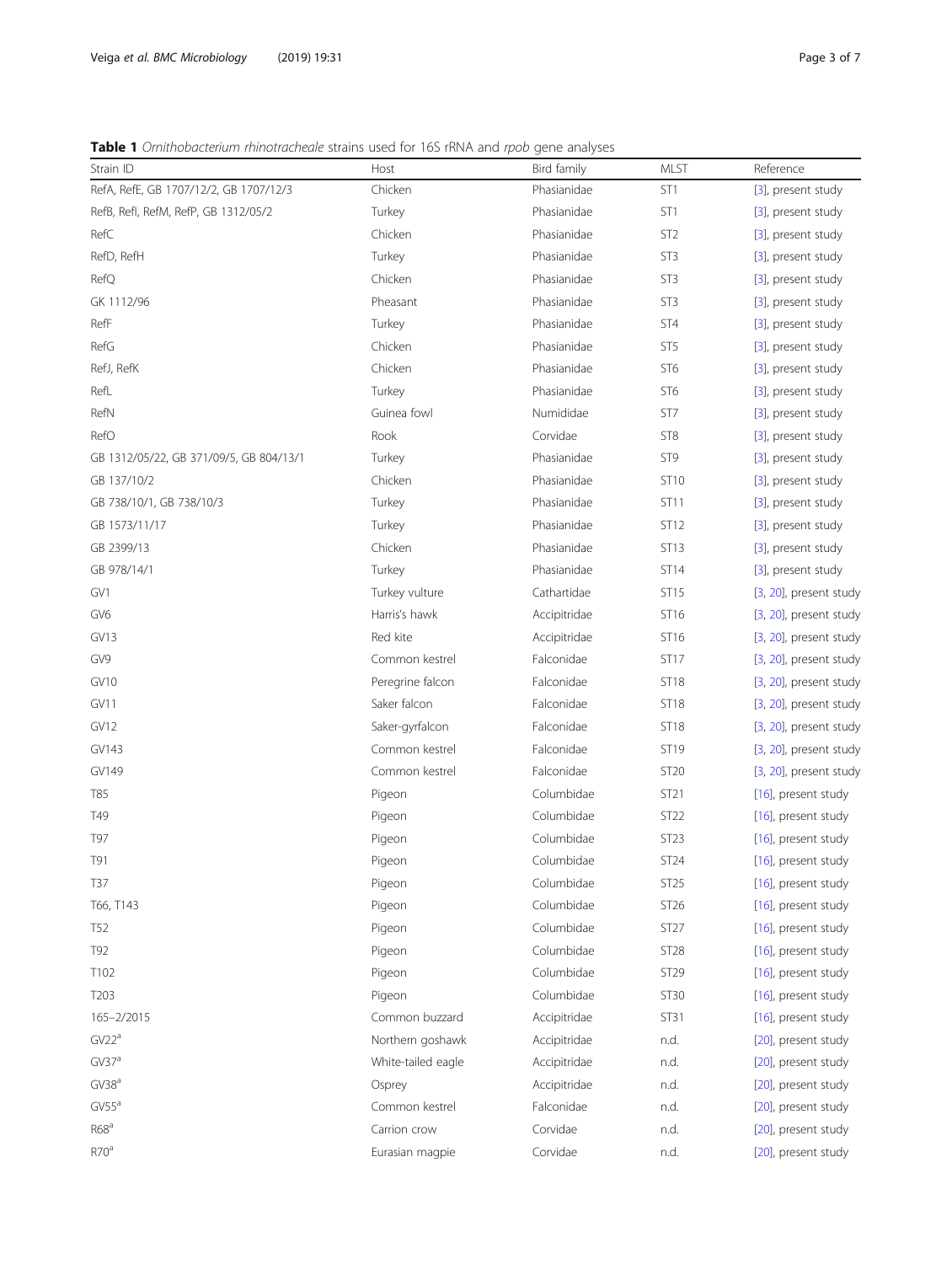<span id="page-3-0"></span>Table 1 Ornithobacterium rhinotracheale strains used for 16S rRNA and rpob gene analyses (Continued)

| Strain ID                                                         | Host           | Bird family  | <b>MLST</b> | Reference           |
|-------------------------------------------------------------------|----------------|--------------|-------------|---------------------|
| GV82 <sup>a</sup>                                                 | Common buzzard | Accipitridae | n.d.        | [20], present study |
| GV89a                                                             | Sparrow hawk   | Accipitridae | n.d.        | [20], present study |
| PTCV-ORT-Mist, PTCV731, PTCV1320,<br>PTCV1556, PTCV1714, PTCV2283 | Turkey         | Phasianidae  | n.d.        | present study       |

MLST Multilocus sequence typing, ST Sequence type, n.d. Not determined swab sample

from poultry (family Phasianidae) or birds of prey (family Accipitridae), respectively. One of the O. rhinotracheale serotype reference strains (RefF) belonged to the aforementioned subset of the three strains from poultry (including GB 978/14/1 and GB 137/10/2) and formed a separate cluster in previous studies too [[14](#page-6-0), [15](#page-6-0)].

The main 16S cluster was split into two subclusters with 47 strains collected from poultry, birds of prey and corvids, which are more closely related to each other and comprise a high diversity of bird families and species. In contrast, the second subcluster only involved 11 strains from pigeons and one strain from a white-tailed eagle (GV37, family Accipitridae). The latter grouped together with two strains isolated from feral pigeons, which were separated from strains collected from pigeons of a pigeon loft [\[16](#page-6-0)].

The 65 partial *rpoB* gene sequences were heterogeneous and ranged in their similarity values from 85.1 to 100%. The structure of the phylogenetic tree was in strong correlation with MLST results [[16](#page-6-0)]. Three distinct clusters A ( $n = 6$ ; poultry and birds of prey), B ( $n = 47$ ; poultry, birds of prey and corvids) and C  $(n = 11;$  only pigeon) were identified (Fig. [2\)](#page-5-0) that corresponded well to the MLST clusters [[16](#page-6-0)]. Strain GV37 formed a distinct lineage and only shared 86.2 to 87.4% sequence similarity with strains of cluster A, 86.8 to 87.5% similarity with strains of cluster B and 85.1 to 85.5% similarity with strains of cluster C (Table 2). Within cluster A, three strains from turkeys and chicken (98.7 to 100% similarity) were clearly separated from three strains collected from birds of prey (99.4 to 100% similarity). Both groups shared only 94.2 to 94.8% sequence similarity. In contrast, rpoB gene sequence similarity values among strains

from cluster B or cluster C ranged from 98.5 and 98.0% to 100%, respectively.

Sequence analysis of a specific rpoB gene fragment is widely used in addition to the 16S rRNA gene for more reliable bacterial identification and taxonomic classifications at genus and species level [[17](#page-6-0)]. For members of the family Pasteurellaceae, rpoB similarity cut-offs of 85 and 95% were recommended for the description of new genera and species, respectively [[23\]](#page-6-0). For the family Flavobacteriaceae, corresponding similarity cut-offs have not been defined so far [\[24](#page-6-0)]. Partial *rpoB* gene analyses, however, proved to be very useful to reveal clear phylogenetic relationships of Riemerella strains and related members of Flavobacteriaceae [\[19](#page-6-0)]. Likewise, O. rhinotracheale strains from this study show strong differences in similarity among their rpoB gene sequences. Strains of cluster A and cluster C as well as strain GV37 were clearly separated from cluster B, a genetically homogenous group that includes the majority of O. rhinotracheale strains and the O. rhinotracheale type strain DSM  $15997$ <sup>T</sup>. Moreover, comparisons with O. rhinotracheale DSM  $15997<sup>T</sup>$  or respective with strains from cluster B revealed sequence similarities of ≤90.0% but above 85.0% (Table 2), which would only support bacterial identification at genus level.

# Conclusions

By using partial sequences from a single gene, the rpoB gene analysis is in good agreement with MLST results with a slight decrease in resolution to distinguish more similar strains. Eight rpoB gene sequences were received from swab samples (all non-galliform birds) [[20](#page-6-0)] extending the avian host

Table 2 rpoB gene sequence similarity values of phylogenetic clusters in comparison and with type strain Ornithobacterium  $r$ hinotracheale DSM 15997 $<sup>T</sup>$ </sup>

| rpoB gene sequences | Cluster A     | Cluster B     | Cluster C     | Strain GV37   | DSM 15997     |
|---------------------|---------------|---------------|---------------|---------------|---------------|
| Cluster A           | 94.2 to 100%  | 87.4 to 89.0% | 85.3 to 87.0% | 86.2 to 87.4% | 87.5 to 87.9% |
| Cluster B           | 87.4 to 89.0% | 98.5 to 100%  | 88.5 to 90.0% | 86.8 to 87.5% | 98.7 to 100%  |
| Cluster C           | 85.3 to 87.0% | 88.5 to 90.0% | 98.0 to 100%  | 85.1 to 85.5% | 88.9 to 89.2% |
| Strain GV37         | 86.2 to 87.4% | 86.8 to 87.5% | 85.1 to 85.5% | 100%          | 87.0%         |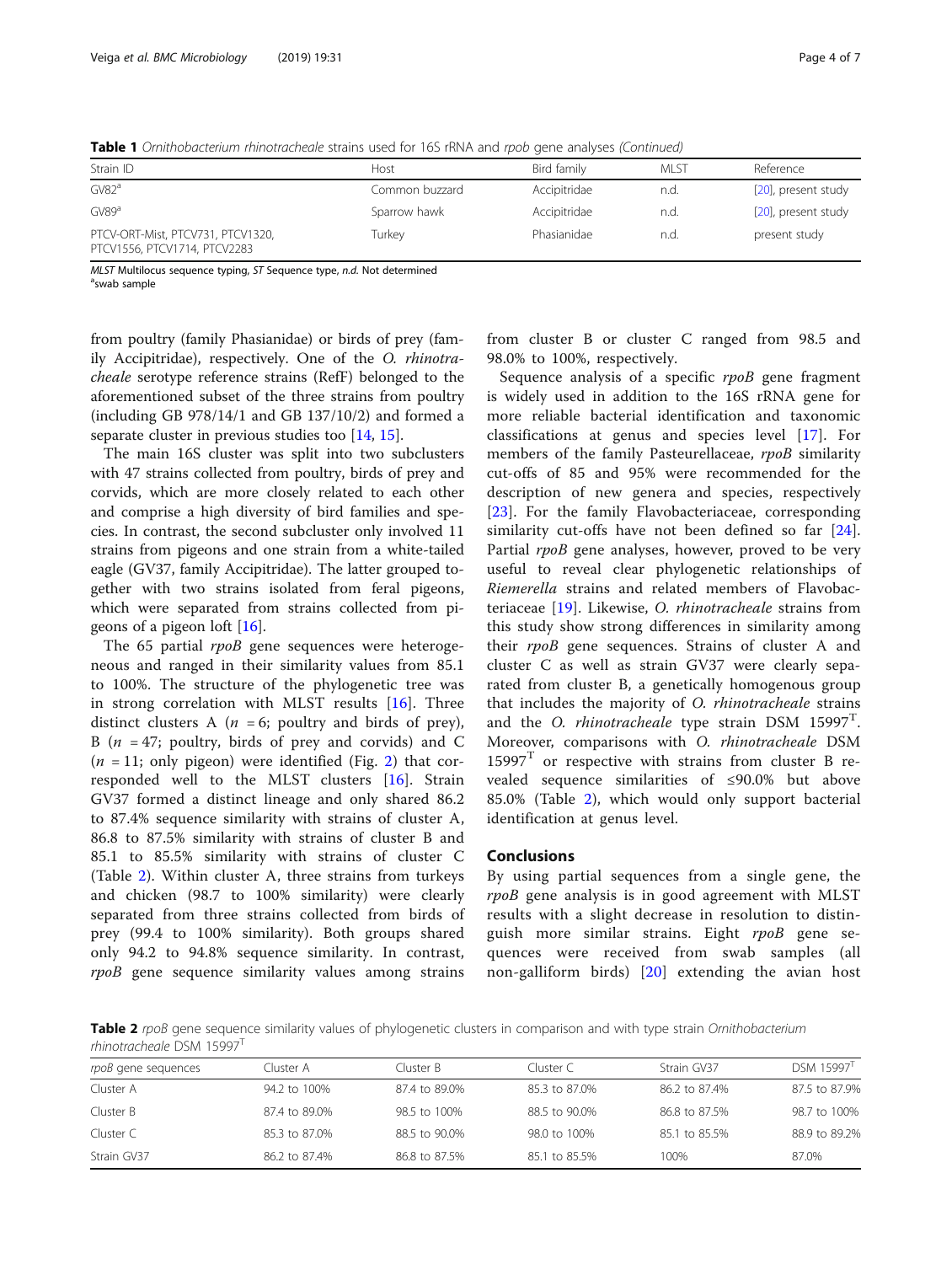<span id="page-4-0"></span>

range and phylogenetic relationships investigated by MLST. On a bird family-level, the Columbidae specific cluster C and two different subclusters of three strains from Accipitridae species (namely 165–2/ 2015, GV8 and GV13) and seven strains from Falconidae species (namely GV9 to GV12, GV55, GV143 and GV149) were seen likewise to MLST  $[16]$ . At the same time, however, several O. rhinotracheale strains from different poultry species, birds of prey and corvid species have a close genetic relationship  $(\text{similarity} \geq 98.5\%)$  pointing towards the risk of interspecies transmission. Moreover, our results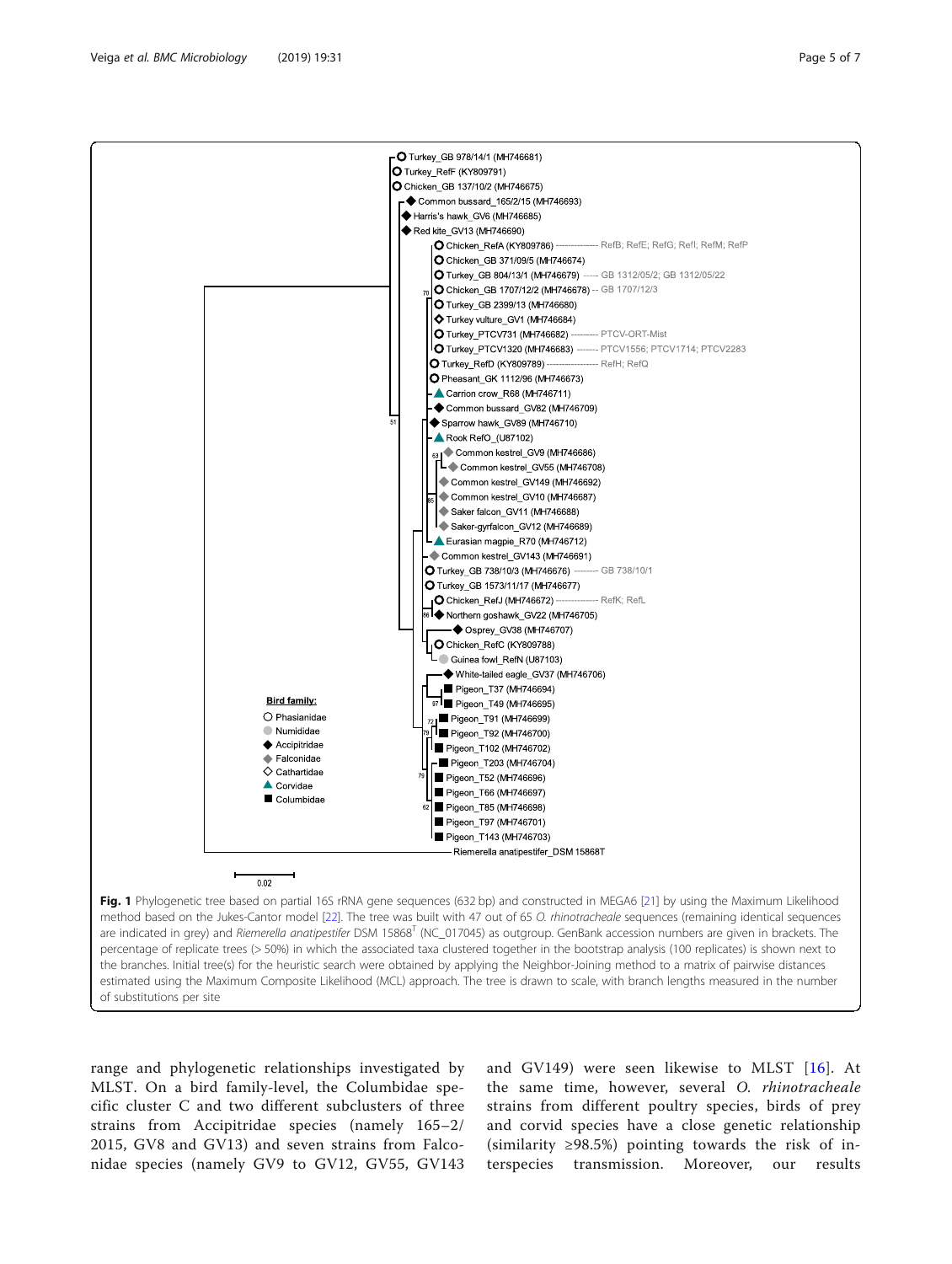<span id="page-5-0"></span>Veiga et al. BMC Microbiology (2019) 19:31 Page 6 of 7



estimated using the Maximum Composite Likelihood (MCL) approach. The tree is drawn to scale, with branch lengths measured in the number of substitutions per site

provide strong evidence that traditional phenotypic and genetic methods used for identification may not properly represent the heterogeneous group of bacteria classified as O. rhinotracheale. From housekeeping gene analyses, it is very likely that the genus

Ornithobacterium includes additional species and partial rpoB gene sequencing can be recommended as fast, cost-effective and readily available method to identify strains and differentiate between O. rhinotracheale and Ornithobacterium-like bacteria.